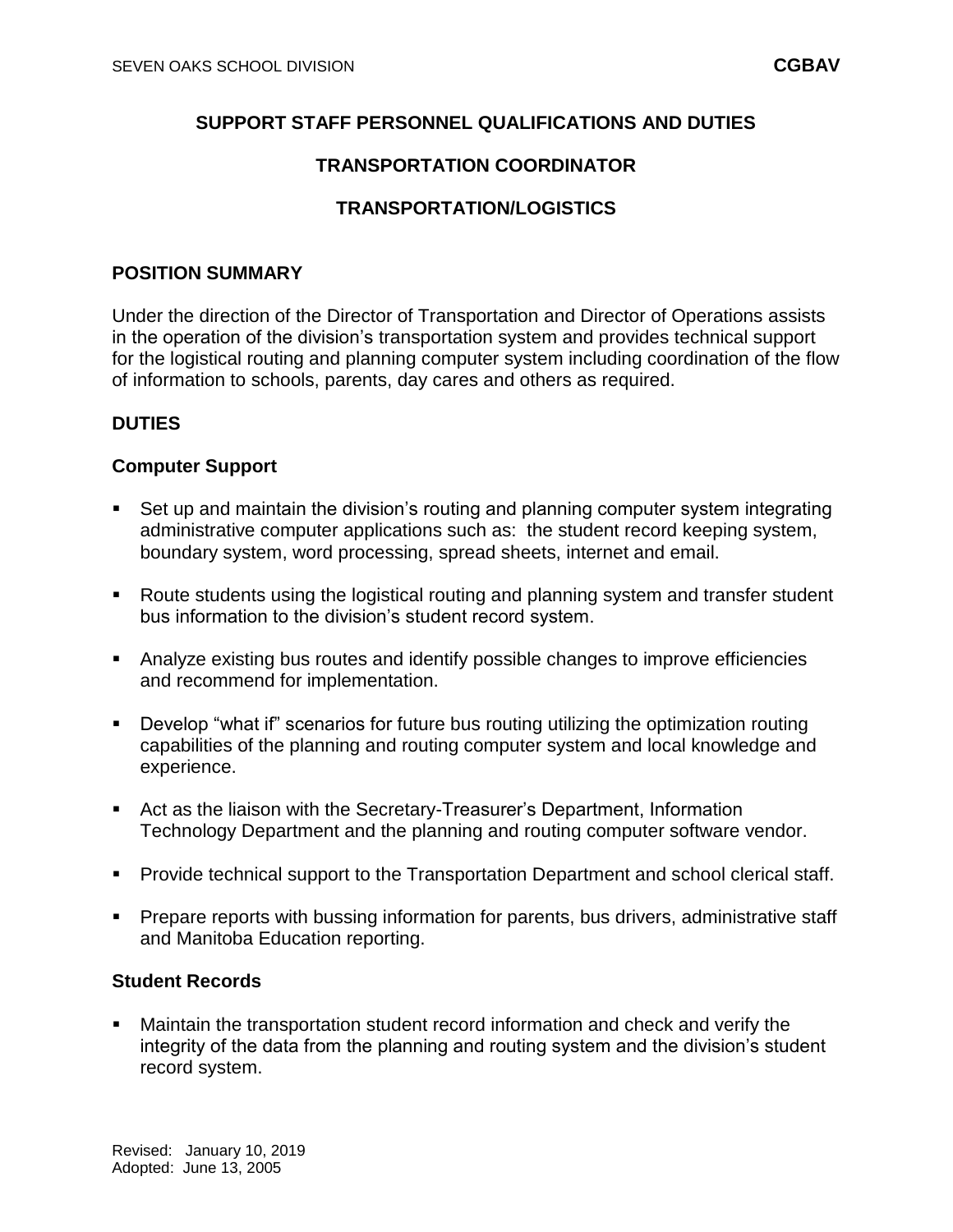- Work closely with the Secretary-Treasurer's Department to ensure September 30<sup>th</sup> transportation information is accurate.
- Follow-up on all inquiries with the Manitoba Education and Training related to transportation reporting.

### **OTHER**

- Monitor and manage student pick-up, cancellations, assignment of drivers, driver replacements and field trips.
- Answer the telephone when required and work flexible hours.
- Answer the two-way radio and follow-up on any resulting concerns when required.
- Answer and follow up on school and parent requests regarding school division policies.
- Assign and maintain work orders for the repair and maintenance of the division's busses.

# **EDUCATION**

- Grade 12.
- 1-year Administrative Assistant and/or Business Administration Course or equivalent to attain knowledge of word processing, spreadsheets, data base, networking and basic accounting.
- Typing 60 w.p.m.
- Use of office equipment such as computer, scanner, calculator, photocopier and fax machine.
- **Excellent communication skills.**

# **EXPERIENCE**

■ 2 to 3 years previous experience, plus 2 years on-the-job training.

### **PHYSICAL DEMANDS**

 Visual concentration, eyestrain from computer, sitting for long periods of time and constantly being on the telephone providing bussing information.